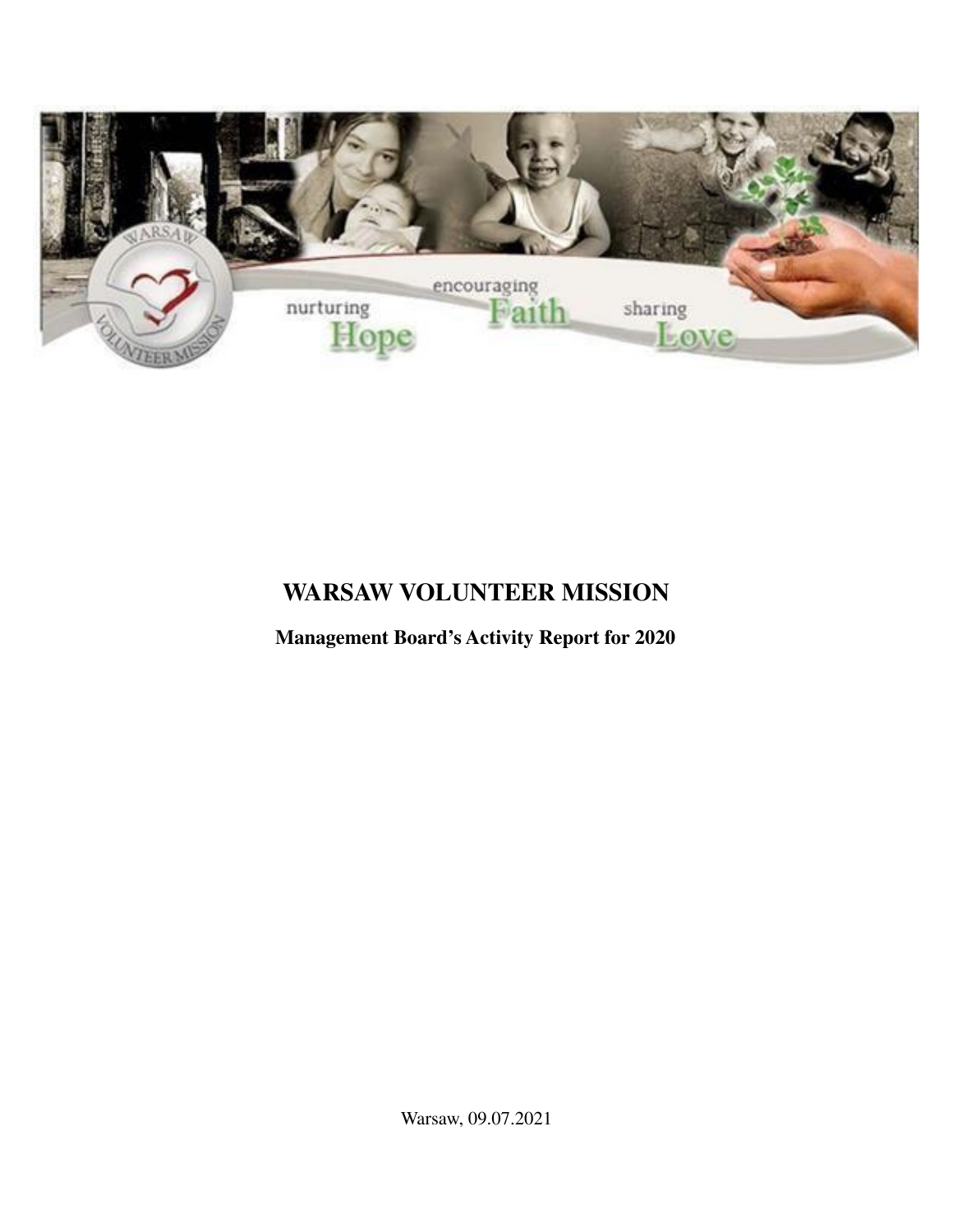## **Registered seat and identification data of the Foundation:**

Warsaw Volunteer Mission str. Orzeszkowej 39 05-500 Piaseczno KRS: 0000220615; Date of registration: Oct. 29, 2004 REGON: 015860596

Members of the Management Board in 2020:

Kristina Murphy Chairman of the Board from 08.04.2020 till 31.12.2020, Member of the Board from 05.03.2015 till 07.04.2020

Linda Murphy Member of the Board from 23.10.2019 till 31.12.2020

#### **The goal of the Foundation:**

WVM is a Christian charity. Its goal is to provide material, financial, organisational, and educational assistance, as well as spiritual support and guidance, for the benefit of people who are impoverished, distressed, unemployed, and in need.

#### **The Foundation shall accomplish its objectives by:**

• Providing financial, environmental and educational assistance to natural persons who are in need of such assistance due to their financial situation in particular by:

• providing non-refundable financial assistance and assistance in kind to the indigent, within the limits allowing levelling of social discrimination resulting from their poverty,

• organizing educational and integration activities, gratuitous or payable within the limits of direct operating costs, aiming at increasing the level of education among the indigent and at accustoming them to independent and active functioning in the society, with particular consideration of foreign languages tuition,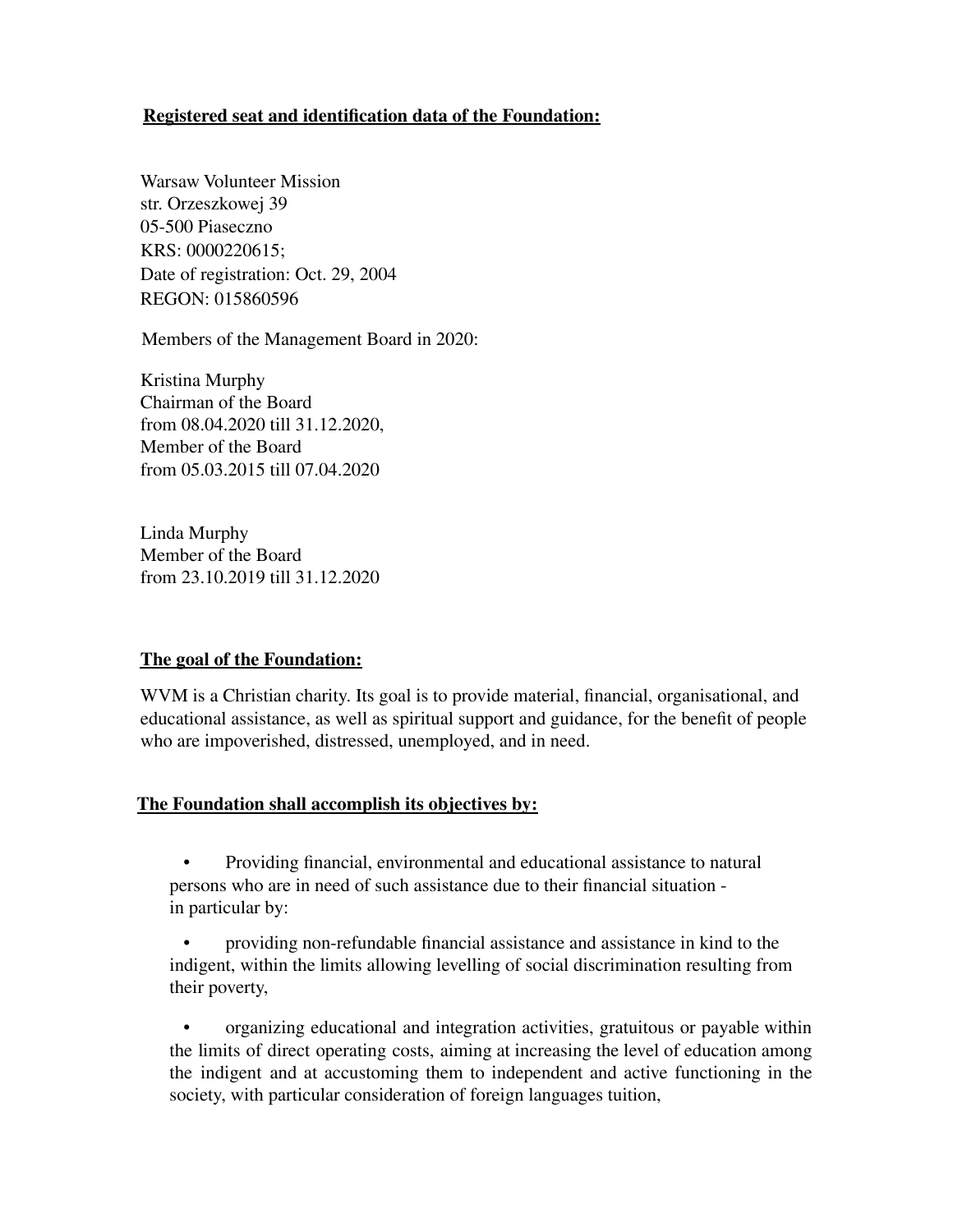• organizing and providing on the basis of the Christian patterns of behavior, psychological and spiritual assistance, gratuitous or payable within the limits of direct operating costs, to people who are in a difficult life situation.

• Cooperation with institutions of social assistance, hospices, organizations, associations, churches, institutions and natural persons who have similar or the same objectives as the Foundation, in particular by:

- exchange of information and experiences regarding providing assistance to people who are in need,
- organizing collective charity actions for the benefit of the indigent,
- organizing seminars, discussions and environmental meetings, gratuitous or payable within the limits of direct operating costs, aiming at popularization of knowledge and skills concerning charity activity.
- Popularization of moral patterns based on Christian cultural values by means of organizing direct meetings and of publishing and media activity.
- Propagating Christian awareness among people in need of spiritual assistance.

# **Rules, forms and the scope of statutory work of the Foundation:**

In 2020 the Foundation accomplished its aims in the scope of providing material, financial, organizational and educational assistance to the indigent, unemployed and needy, according to its statute, by means of:

- maintaining contact with families and individuals, who are under the Foundation's care, by organizing meetings, visiting them in their homes, and through other means of communications,
- providing financial assistance for those who are in need,
- providing material aid, by organizing distributions of donations among those who are impoverished.

In the scope of charity activity, the Foundation accomplished its objectives by means of:

- acquiring donors and partners who support the Foundation's statutory works,
- recruiting volunteers for fulfilling projects run by the Foundation "Social" Aid Program", "Soup Kitchen", and "Life Impact",
- cooperation with entities whose objectives are similar to those of the Foundation, such as: Food Bank Foundation in Warsaw, SHOM ("Spouses of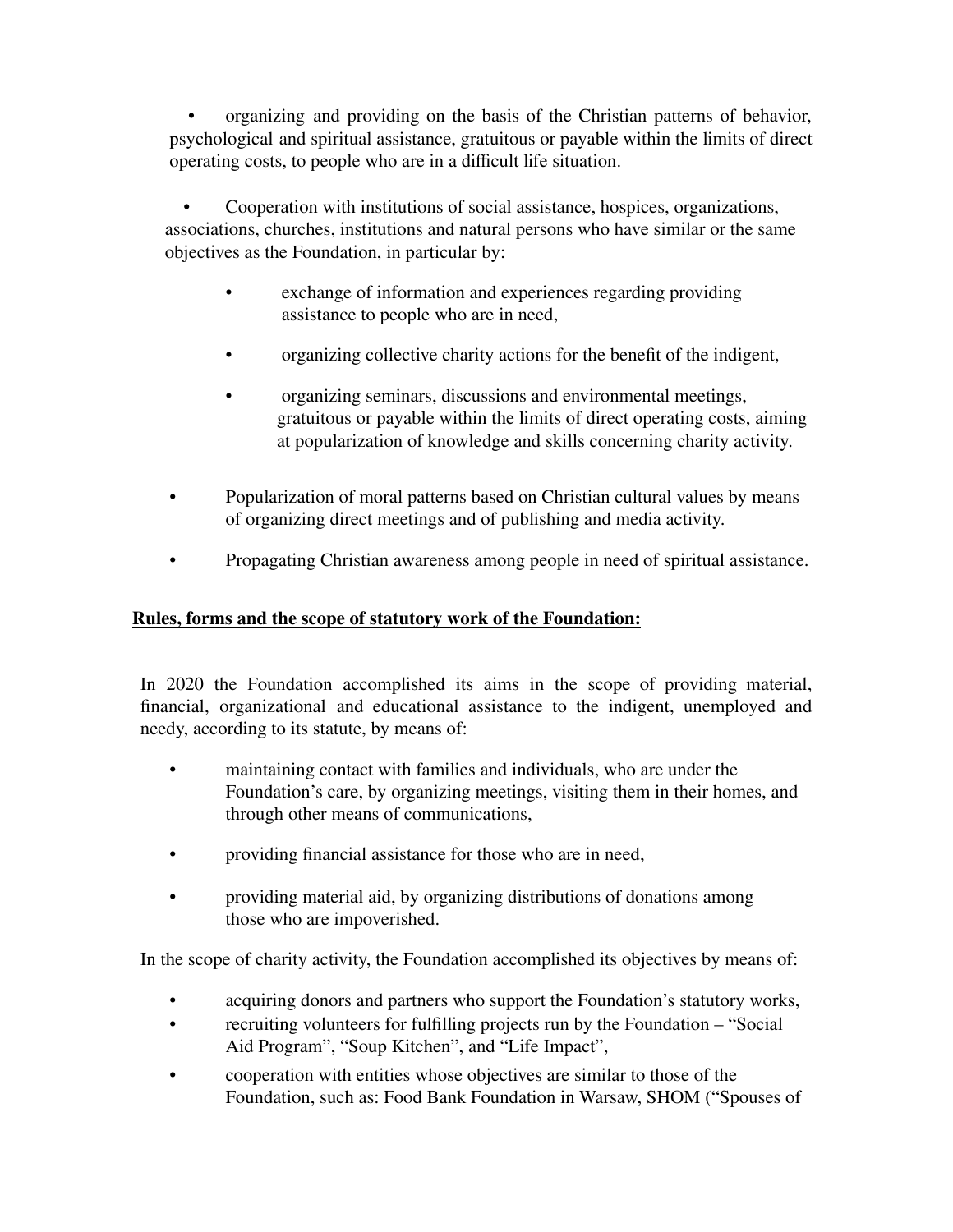Heads of Mission") association, as well as various churches including the International Christian Fellowship.

In the scope of preserving ethical and moral patterns of behavior in the society by propagating Christian values and culture, the Foundation fulfilled its objectives by:

- providing spiritual support via organising group meetings for members of WVM's Aid Program, as well as during home visits,
- conducting meetings for women at the Warszawa-Grochów penitentiary and for male patients of the 'Atlantis' rehabilitation dept. at Warszawa-Białołęka penitentiary.
- follow-up correspondence with attendees of prison workshops

# **In 2020 the Foundation accomplished its statutory objectives within the framework of the three following projects:**

## **"Social Aid Program"**

This project includes providing material, financial, and emotional support, as well as spiritual guidance, for families and individuals, who are impoverished and also face other hardship, such as serious illness, bereavement etc.

In 2020 the Foundation regularly supported those who live in the Mazowiecki region (within 100 km range of Warsaw), by providing material aid in the form of food products, clothing, hygienic items, KN-95 masks, household appliances, furniture, etc. WVM also provided financial assistance for meeting urgent basic needs, such as paying utility bills, purchasing medicine and food. In 2020 the majority of the Foundation's support was directed towards single mothers and their children, as well as elderly individuals.

WVM's main aid distributions took place during "Community Meetings", which were organised for those in our Aid Program. In February and March around 100 people attended each meeting. This included children, for whom learning activities and games were organised. In April and May the meetings were put on hold due to restrictions related to the Covid-19 pandemic. During these months our beneficiaries were provided with financial assistance, in order to help them manage under the difficult circumstances. We also continued to provide emotional and spiritual support, by maintaining regular contact through phone calls, and other means of communication.

The "Community Meetings" resumed in June, and were held each month until the end of the year. All guidelines related to the pandemic were upheld, and around 20 people attended per meeting; each from a different family. The attendees received a large amount of material support for themselves and their families. They also had the possibility to talk with WVM staff individually, as well as attend a faith-based group meeting.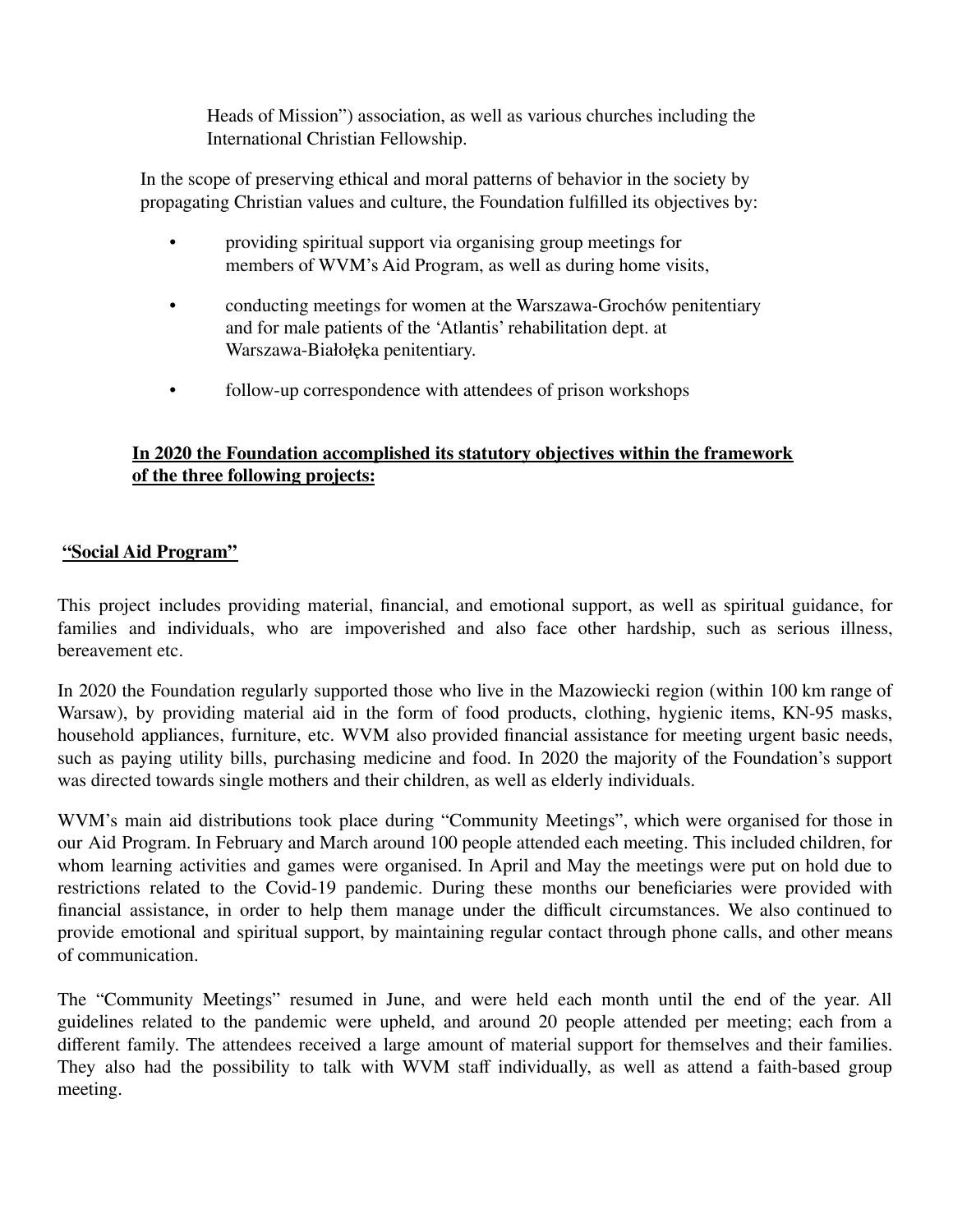During the remaining months of 2020, we continued to provide some financial assistance for the neediest members in our program.

Thanks to our cooperation with the American School of Warsaw, in December we were also able to pass on a substantial amount of material aid for Christmas and winter to our beneficiaries. Classes at ASW provided many packages with food, clothing, hygienic products, treats etc., for 40 families and 12 individuals in need. They also supplied Christmas presents for 39 children and 27 teenagers in our program.

# **Approximately 150 people benefited from this program in 2020.**

# **"Life Impact" Project**

This project includes supporting the spiritual, moral, and ethical development of inmates in correctional facilities.

In 2020, during January-March, this support was provided by organizing regular meetings for women in the Warszawa-Grochów penitentiary, and for men from the 'Atlantis' therapy group in Warszawa-Białołęka penitentiary.

This project is assisted by follow-up correspondence, and also limited social support for inmates lacking families or friends to help meet very basic personal needs.

During the remaining months of the year the meetings were put on hold, as due to the Covid-19 pandemic, the prisons were unable to facilitate them.

Some of the inmates still maintained contact with us during this time, and received support through phone calls and correspondence. In 2020 we received and responded to around 30 letters.

## **Approximately 50 individuals benefited from this program in 2020.**

## **"Soup Kitchen" Project**

In January-March 2020, regular Soup Kitchens were organized on Mondays and every second Wednesday for the neediest people in the Piaseczno area, including those who are homeless. Mothers of students at the American School of Warsaw and The British School of Warsaw, prepared and served a variety of home-made soups + extras.

An "Open Market" Action was also organized in February and March, where in addition to a warm lunch, the Soup Kitchen attendees also received clothing, household items, food products, toys etc. The meal provided in February was prepared and served by students of the British School of Warsaw and staff, and in March it was provided by a couple of volunteers.

Due to the pandemic, this project also had to be put on hold for the remaining months of the year.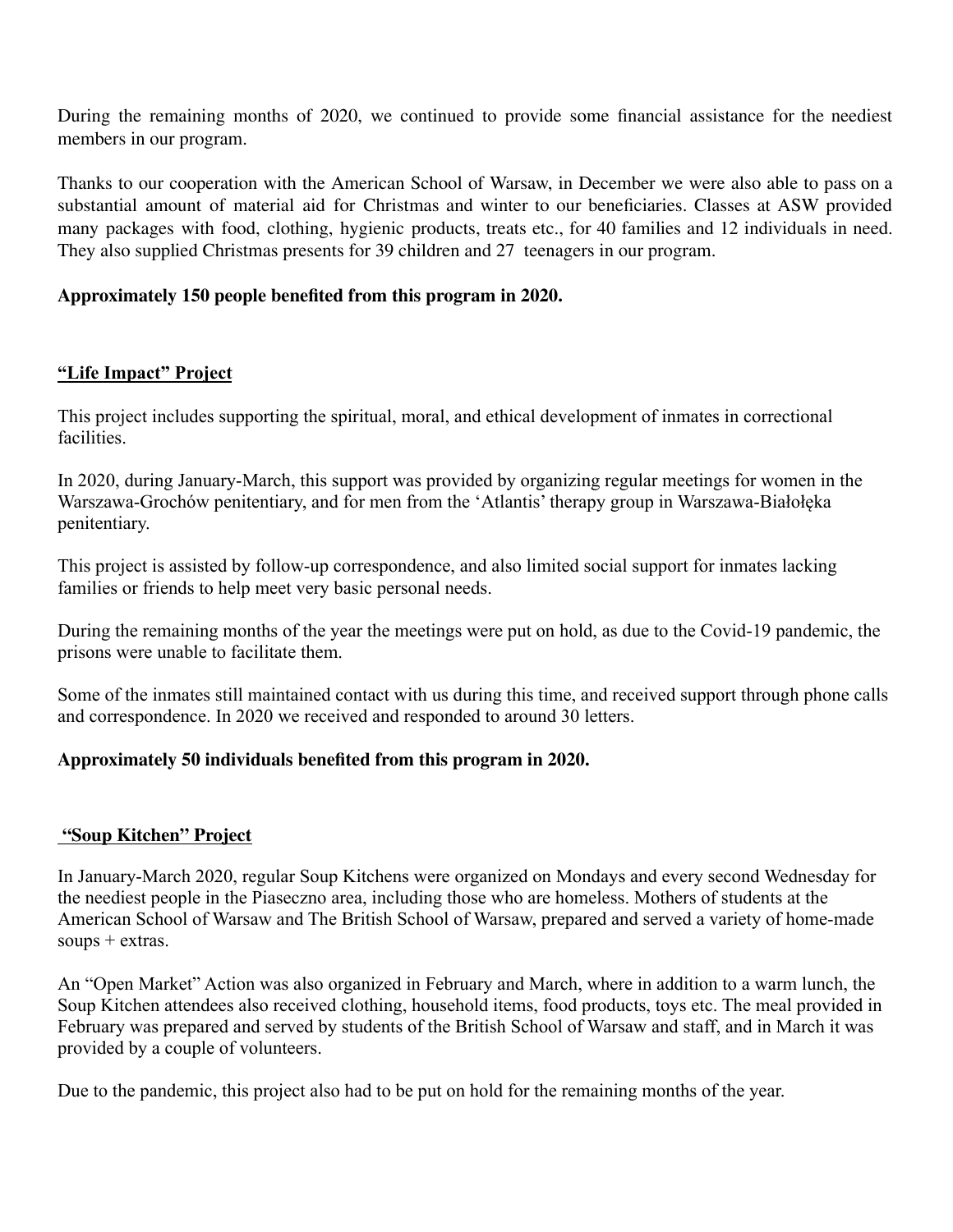**Around 70 individuals were supported through this project.**

# **In 2020 approximately 270 individuals directly benefited from the activity of the Foundation.**

## Other activity:

Food Bank – ongoing partnership, resulting in regular distribution of basic groceries to all members of the "Social Aid Program".

Aid distributed via other partners - about 5 small truckloads of clothing, household appliances and furniture etc. distributed through the "Radość" Foundation.

Service opportunities provided – 4 main groups:

- Student volunteers from 3 International Schools in Warsaw,
- Adults and young adults from expat community in Warsaw,
- ICF (International Christian Fellowship) attendees,
- Mothers of students from ASW and TBS

## Institutions/Charities Supported in 2020:

- Grochów prison department for women
- Białołęka prison Atlantis Rehabilitation Department for men
- Fundacja Radość ("Joy Foundation")

## Information about pursued business activity:

The Foundation does not pursue any business activity.

Certified copies of resolutions passed by the Management Board: n/a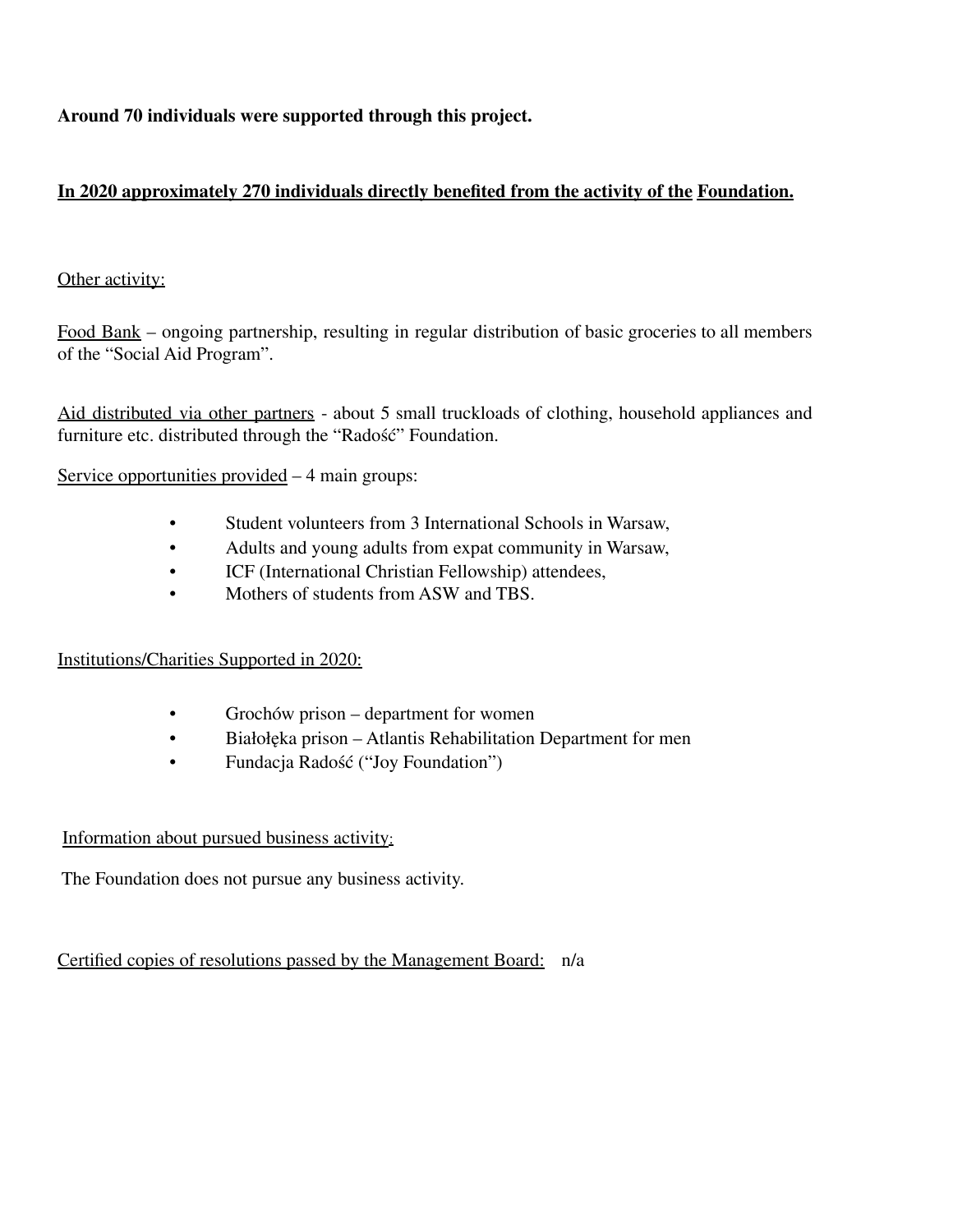#### **Information about received income:**

- I. Carryover from 2019: **PLN 1 108 659,07**
- II. Donations: **PLN 354 643,64**
- III. Non-monetary Donations: - Food Products from Food Bank: **PLN 23 187,59** - KN-95 masks: **PLN 74 016,00**
- IV. 1% tax inflow:**PLN 31 523,00**
- V. Charity Ball related income: **PLN 23 500,00**
- VI. Other income: **PLN 13,00**

## Total (II+III+IV+V+VI): **PLN 506 883,23**

#### **Information about expenses incurred for:**

- I. Accomplishing statutory work: **PLN 299 870,83**
- II. Administration (consumption of materials and energy, external services, taxes and charges, depreciation of vehicles etc.): **PLN 62 067,52**
- III. Business activity: **n/a**
- IV. Other expenses: **PLN 1,54**

Total (I+II+III+IV): **PLN 361 939,89**

#### **Compensations**

Total amount of employees in 2020: **2**

| Surname & Name  | Position                                                                 | Period Of Employment                        |
|-----------------|--------------------------------------------------------------------------|---------------------------------------------|
| Murphy Kristina | Chairman of the Management<br>Board: from 08.04.2020 till<br>31.12.2020, | From $2012.10.11$ to present –<br>full time |
|                 | Member of the Management<br>Board: from 05.03.2015 till                  |                                             |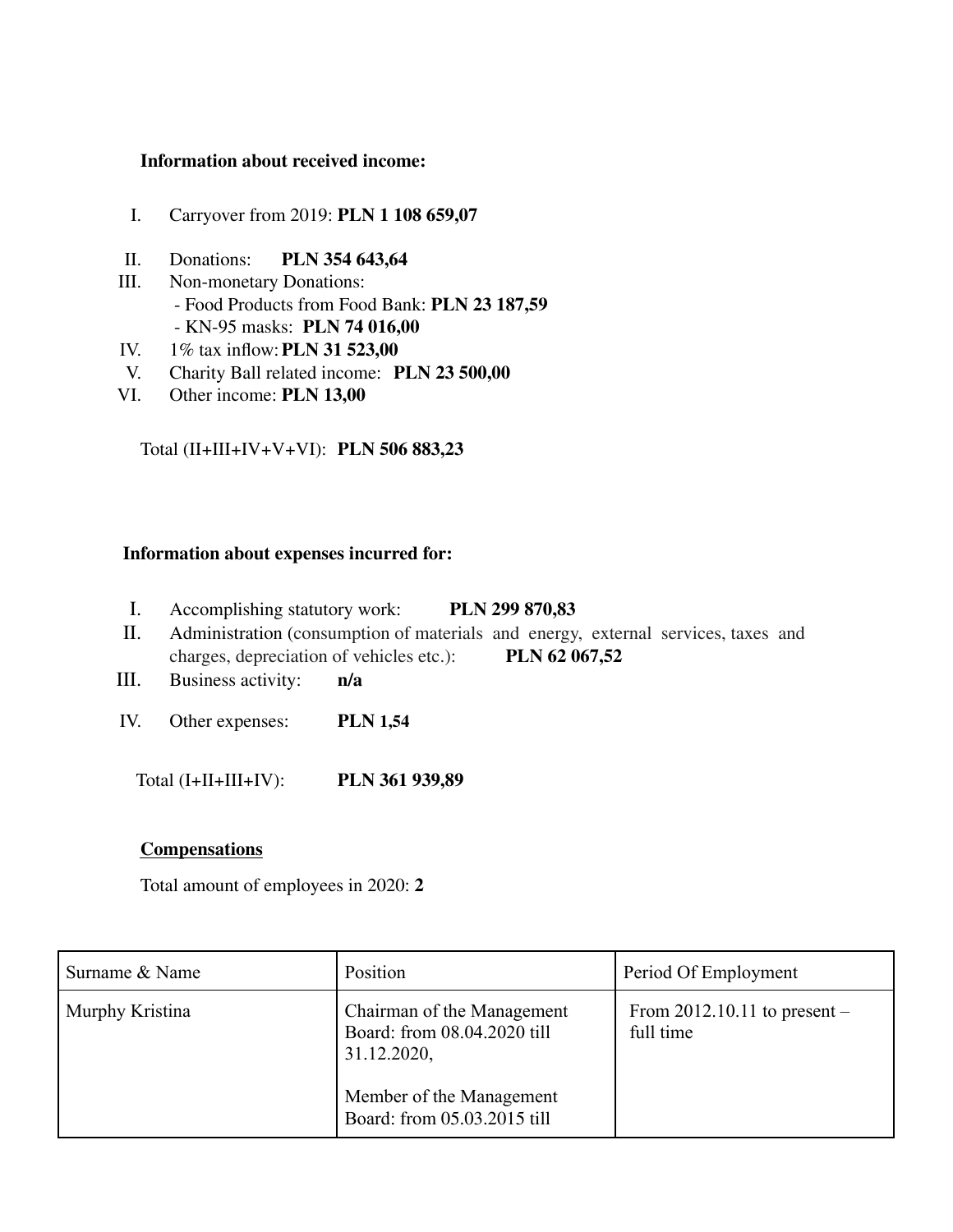|              | 08.04.2020                                              |                                             |
|--------------|---------------------------------------------------------|---------------------------------------------|
| Murphy Linda | Project Coordinator: From<br>08.04.2020 till 31.12.2020 | From $2015.09.07$ to present –<br>full time |
|              | Office Assistant: From 01.01.2020<br>till 08.04.2020    |                                             |

Total amount of net compensation: **PLN 99 520,11**

Average compensation paid to a member of the Management Board (Total amount for year 2020) : **PLN 49 760,05**

including:

- statutory work: **PLN 39 808,04**
- administrative work: **PLN 9 952,01**

Expenses for compensations for mandate agreements: **PLN 0,00** including:

- statutory work: **PLN 0,00**
- administrative work: **PLN 0,00**

Expenses for compensations for employee agreements: **PLN 131 575,36**

- statutory work: **PLN 105 260,29**
- administrative work: **PLN 26 315,07**

**Cash loans received by Foundation, with division according to their value, indicating borrowers and conditions of receiving of loans, and indication of the statutory basis for receiving such loans:** n/a

**Amounts of deposit in bank accounts at the end of 31.12.2020, with indication of the bank:**

Bank Santander, 37 1500 1865 1211 9004 4806 0000 - 216 145,79 PLN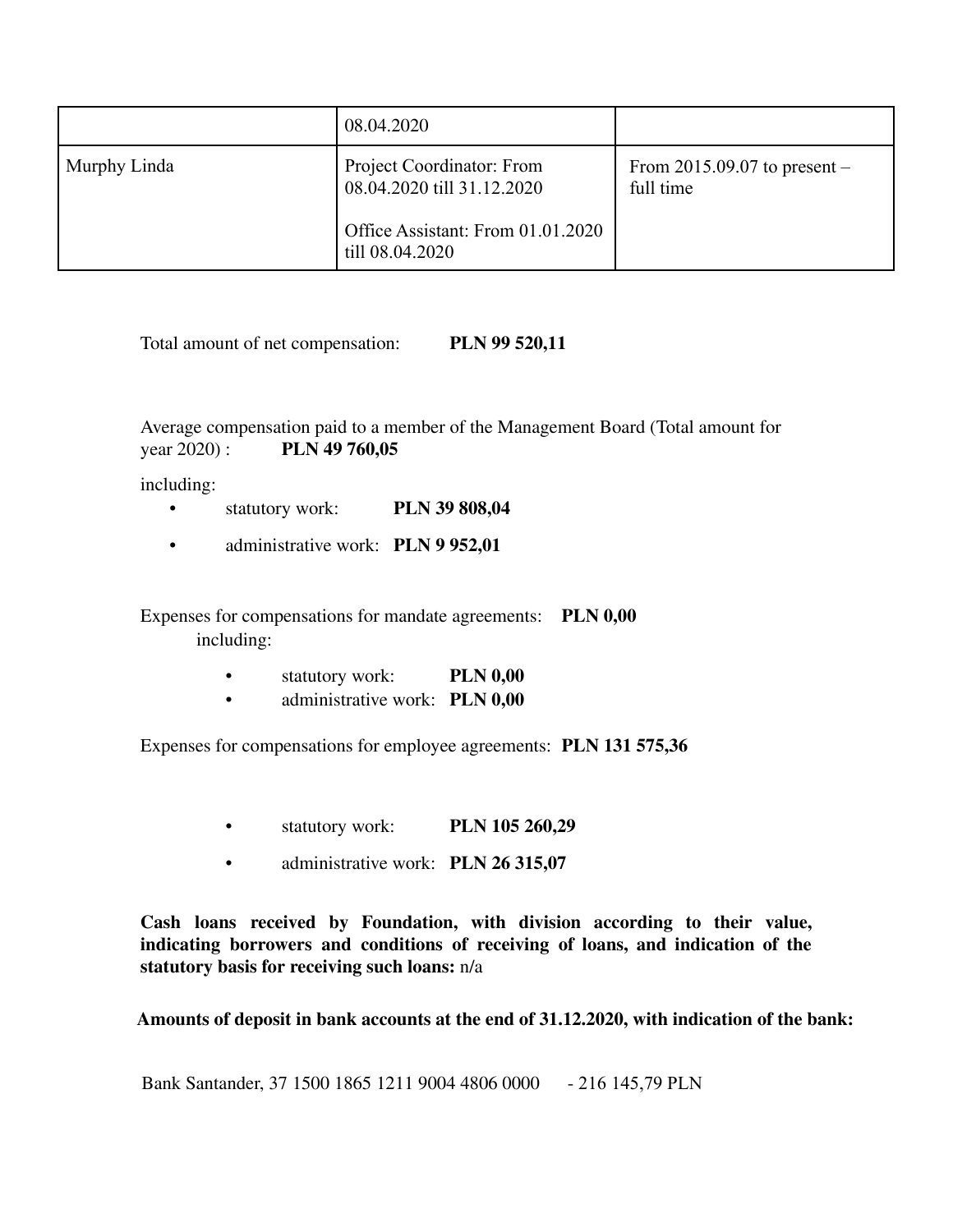Bank Santander, 19 1500 1865 1211 9005 1341 0000 **-** 458 104,69 PLN

## **Value of acquired bonds, shares and stock in commercial partnerships with indication of the partnerships: n/a**

#### **Purchased real estates, their purpose and value of those purchases:**

The Foundation did not purchase any real estate in 2020.

In 2019 WVM purchased two connected plots of land in Józefosław, South of Warsaw, with a total area of 1375 m2. Our plan is to set up a building on the land, which will include the Foundation's office, consultation rooms for WVM's beneficiaries, and more. It will also include a storage area for donated goods, such as clothing and long-lasting food products.

The Foundation's fixed assets on the 31.12.2020 (**585 237,68 PLN**) consist of these two plots of land (**575 000 PLN**), the land valuation report and purchase contracts (**1 995,56 PLN**), as well as purchased fences for the plots (**8.242,12 PLN**).

Other acquired fixed assets: n/a

Value of assets and liabilities of the Foundation included in proper financial statements prepared for statistical purposes:

**Assets:**

| fixed assets | PLN 585 237,68 |
|--------------|----------------|
|--------------|----------------|

**current assets PLN 678 657,42**

**including:**

- **• short-term receivables PLN 0,00**
- **• short-term investments PLN 676 292,69**
- **• short-term inter-periodical settlements PLN 2 364,73**

**total amount of assets PLN 1 263 895,10**